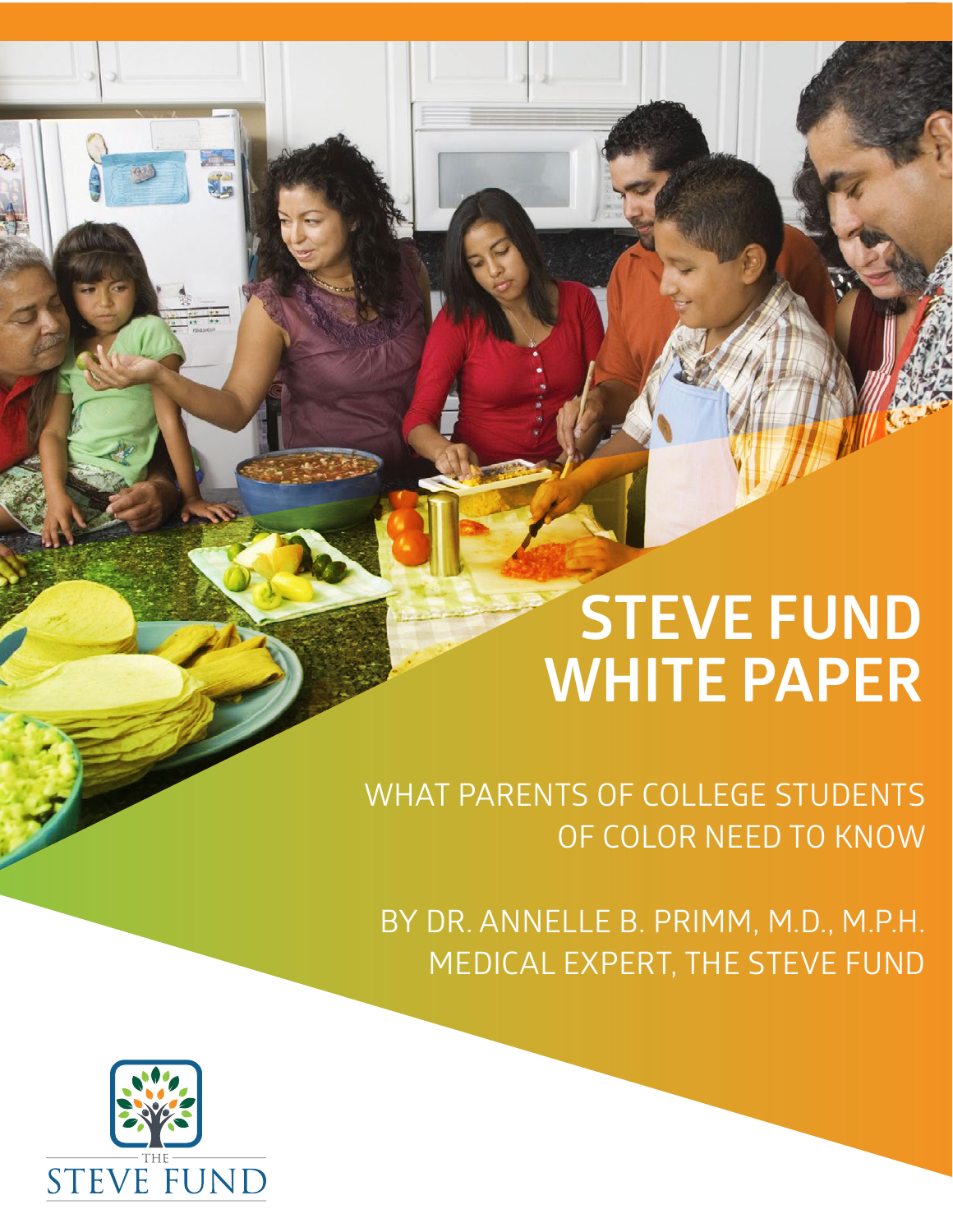

### **What Parents of College Students of Color Need to Know**

**By Dr. Annelle B. Primm, M.D., M.P.H. Medical Expert, The Steve Fund**

**Often when young people of color move on to college, there are significant changes not only in their lives, but in the lives of their parents as well. While they navigate new territories, parents and other family members must navigate new ways to assist them in their journey. Having knowledge and strategies to be informed and to assist this exciting but sometimes challenging phase in young people's lives can make a fundamental difference in this experience.** 

#### **Important Information**

- The time between the teenage years and early adulthood is a critical developmental period during which common mental illnesses such as depression have their initial onset.
- College students of all backgrounds typically deal with being away from home for the first time, handling the demands of academic coursework and navigating social relationships, all of which can be stressful. 50% of college students in the JED Foundation and the Steve Fund survey felt stressed "most" or "all" of the time.
- Maintaining mental health in this stressful environment can be challenged further by insufficient sleep and exposure to substance use, which is not uncommon on college campuses.



Download an info graphic developed by the Steve Fund and the Jed Foundation at http://www.settogo.org

- Recent survey research has found that first year college students of color feel less academically and emotionally prepared for college, feeling more overwhelmed and less in control during their first term than their peers.
- Students of color attending college at predominantly white institutions may experience feelings of isolation and alienation. These feelings may be pronounced in university environments where highly publicized racial incidents have occurred on campus. Some colleges have developed specific resources and supports designed to help students from non-white backgrounds have a sense of belonging.